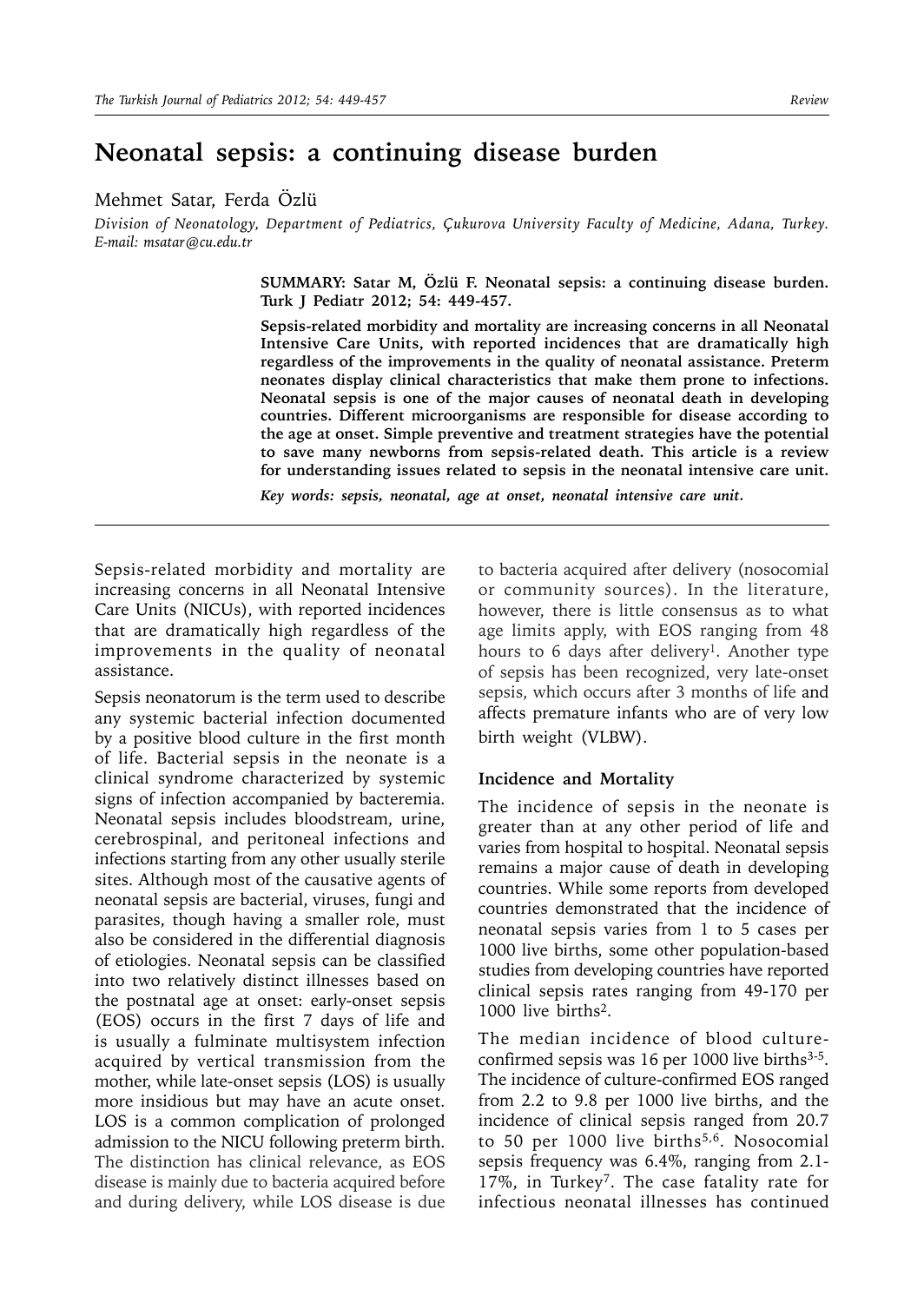to decline dramatically after the introduction of antimicrobial agents, and is now 5-20% for EOS. Documented mortality among very premature infants with EOS is much higher (over 30%)8. The Turkish Neonatal Society, Nosocomial Infections Study Group reported that sepsis-related mortality was 24.4 for 100 sepsis cases in Turkey7.

While the true incidence is not known, a recent retrospective cohort study of 3,800 neonates admitted to the NICU over a 6-year period reported septic shock in 1.3%, with an associated mortality peaking at 71% for extremely low birth weight (ELBW) neonates  $<$ 1000 g<sup>9</sup>.

# **Etiology**

Different microorganisms are responsible for the disease according to the age at onset. The predominant bacterial causes of sepsis have changed over time and may vary from hospital to hospital. Bacteria responsible for early-onset disease are acquired hours before delivery from overt or occult rupture of membranes (ROM) or from the birth canal during delivery. Grampositive cocci were the most common pathogens before the introduction of antibiotics, but this predominance shifted to gram-negative enteric bacilli after antimicrobial agents came into common use. All serotypes of group B streptococci (GBS) and *Escherichia coli* K1 account for approximately 75% of EOS (10). Since the introduction of GBS intrapartum prophylaxis, several institutions in the United States have reported a shifted distribution of pathogenic agents responsible for neonatal sepsis towards a predominance of gram-negative rods, specifically *E. coli*11.

Vaginal colonization with coagulase-negative staphylococci (CONS) was reported in approximately 50% of 465 women cultured<sup>12</sup>. In spite of this, less commonly, coagulasenegative staphylococci cause EOS.

Hyde et al<sup>13</sup>. reported that the most common etiologic agents in EOS were GBS, *E. coli* and *Streptococcus viridians,* while CONS, *Staphylococcus aureus* and *Candida albicans* were the most common etiologic agents in LOS. Zaidi et al $14$ . showed that 25% of all episodes of EOS were caused by Klebsiella, 15% were caused by *E. coli*, 18% were caused by *S. aureus*, 7% were caused by GBS, and 12% were caused collectively by

Acinetobacter and Pseudomonas. Yapıcıoğlu et  $al<sup>15</sup>$ . reported that the most frequent pathogens were gram-negative pathogens followed by gram-positive microorganisms in health-careassociated infections. Bas et al<sup>16</sup>, reported that a total of 106 nosocomial sepsis attacks were found in 100 patients, and gram-negative bacteria were isolated at a rate of 70.8% and gram-positive at a rate of 22.6% in a center in Turkey.

## **Pathogenesis**

Early-onset neonatal sepsis (EOS) may have its onset in utero, secondary to maternal hematogenous infection or, more often, chorioamnionitis. Inhalation of infected amniotic fluid can produce pneumonia and sepsis in utero, manifested by fetal distress or neonatal asphyxia; in addition, aspiration of infected amniotic fluid or secretions in the birth canal can produce pneumonia and sepsis<sup>10</sup>.

Infections occurring in utero can cause resorption of the embryo, abortus, stillbirths, congenital malformations, intrauterine growth retardation, premature births, acute illnesses in the neonatal period, or asymptomatic persistent infections producing neurologic sequelae in advanced stages of life.

Neonates are highly susceptible to infectious diseases because of their immature immune systems and poorly developed skin barrier. Innate immunity is compromised in neonates and results in decreased production of proinflammatory cytokines, particularly interleukin (IL)-1 $\beta$ tumor necrosis factor (TNF)- $\alpha$ , interferon- $\gamma$ , and IL-1217. The impaired humoral defenses of the newborn play a significant role in the pathogenesis of neonatal sepsis. The neonate receives no immunoglobulins (Ig) of the Ig A and Ig M classes in fetal life. Specific bactericidal and opsonic antibodies against gram-negative bacteria are predominantly in the Ig M class; thus, the newborn infant lacks optimal humoral protection from infection with enteric organisms. In premature infants, cord Ig G levels are directly proportional to gestational age. Synthesis of fresh Ig G is impaired secondary to constraints in VH gene repertoire among newborns 18. Neonates also exhibit decreased levels of complement proteins and complement-mediated opsonic capabilities compared with adults. There is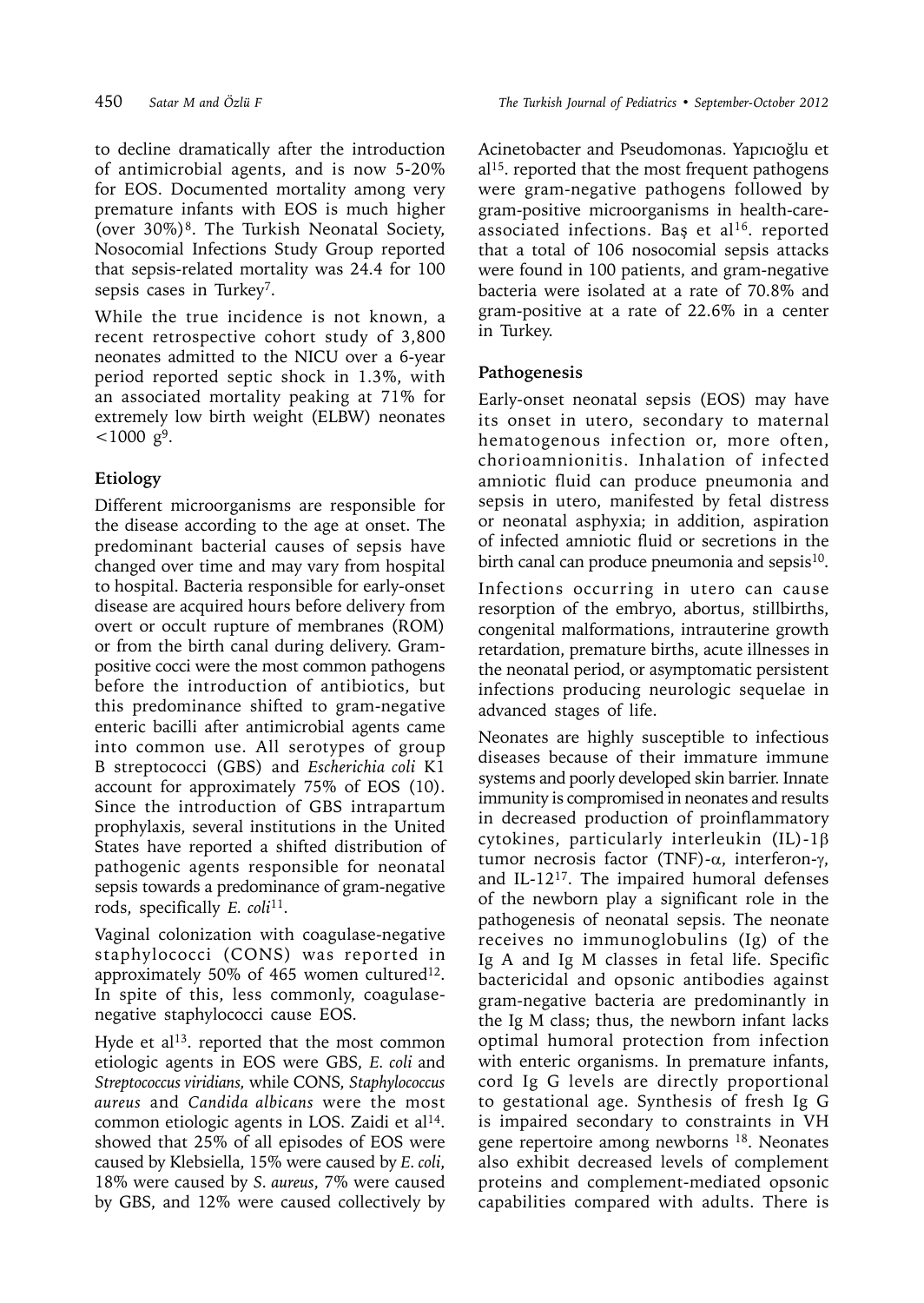essentially no transfer of complement from the maternal circulation. The fetus synthesizes complement components as early as the first trimester<sup>10</sup>. Full-term infants have slightly diminished classic pathway complement activity and moderately diminished alternative pathway activity<sup>10</sup>. Neonatal antigen-presenting cells, including monocytes and macrophages, exhibit deficit in pathogen recognition, activation after stimulation, phagocytic function, and bactericidal function. The number of circulating monocytes in neonatal blood is normal, but the mass or function of the macrophages in the reticuloendothelial system (RES) is apparently diminished in the newborn. In the early neonatal period, their mononuclear phagocytes are hyporesponsive to the physiologic and pathologic signaling mechanism<sup>19</sup>. Significantly impaired intracellular oxidative burst in response to opsonized bacteria has been documented in neutrophils from preterm neonates<sup>20</sup>. Neonates also have a low storage pool of neutrophils, which have a reduced capacity to migrate from blood to sites of infection<sup>21</sup>. Studies in a hemorrhagic shock model revealed decreased lung inflammation and injury in immature mice versus adult mice<sup>22</sup>. Wynn et al<sup>23</sup>. compared the host inflammatory response and subsequent mortality rate in a fecal slurry model of generalized peritonitis between neonatal and adult mice. Compared with young adult mice, sepsis in neonatal mice was associated with a markedly attenuated systemic inflammatory response, decreased bacterial clearance and increased mortality rate.

## **Risk Factors**

Host susceptibility, socioeconomic factors, obstetric and nursery practices, and health and nutrition of the mother are all important in the pathogenesis of neonatal sepsis. Infants who develop particularly EOS usually have a history of risk factors associated with the pregnancy and delivery.

Maternal Risk Factors: Although the reason is not well defined, the rates of early-onset GBS infection are higher among blacks than in other racial groups. The rates of prematurity and LBW, which both predispose to neonatal infection, are inversely related to socioeconomic status. Asymptomatic bacteriuria has been associated with premature birth  $24$ . Other risk factors

include premature birth, LBW, premature rupture of membranes (PROM), prolonged time of ROM, maternal peripartum infection, and septic or traumatic delivery 25. Uncomplicated ROM lasting longer than 24 hours has been associated with a 1% incidence of neonatal sepsis above the baseline rate of 0.1% to 0.5% 24. The risk of infection increases fourfold if chorioamnionitis and prolonged ROM coexist24. Newborns in developing countries are also exposed to external risk factors that put them at a greater risk for infections compared with neonates in the industrialized countries. Perinatal asphyxia has also been associated with increased incidence of sepsis. Greenberg and coworkers26. found that certain conditions were common in their prospective study of 229 infants with sepsis; 130 (57%) were premature, 64 (28%) were delivered by cesarean section or instrumental delivery, 43 (19%) had an Apgar score of less than 7 at the 5th minute, and 27 (2%) had a prolonged (>24 hours) interval after maternal ROM.

Neonatal Risk Factors: Possibly due to defects in X-linked immunoregulatory genes, male infants had a higher incidence of neonatal sepsis than female infants. Birth weight also affects the attack rates of EOS. It is reported that although birth weight and Apgar scores have been associated previously with risk of early-onset neonatal sepsis, Shin et al<sup>27</sup>. found no earlier reports suggesting that they predict mortality. Hypothermia in newborns, generally defined as a rectal temperature ≤35°C, is associated with a significant increase in the incidence of sepsis. Hypothermia is usually accompanied by abnormal leukocyte counts, acidosis and uremia, each of which can interfere with resistance to infection25. Metabolic disorders may predispose to infection. Infants with galactosemia have increased susceptibility to sepsis caused by gram-negative enteric bacilli, in particular *E. coli*. The umbilical cord is a particularly common portal of entry for systemic infection.

Furthermore, intrinsic factors and extrinsic factors in the antenatal, intrapartum and early neonatal period in developing countries are additional factors that put newborns at an even greater risk for developing EOS<sup>17</sup>.

## **Clinical Manifestations**

The clinical signs of infection in the newborn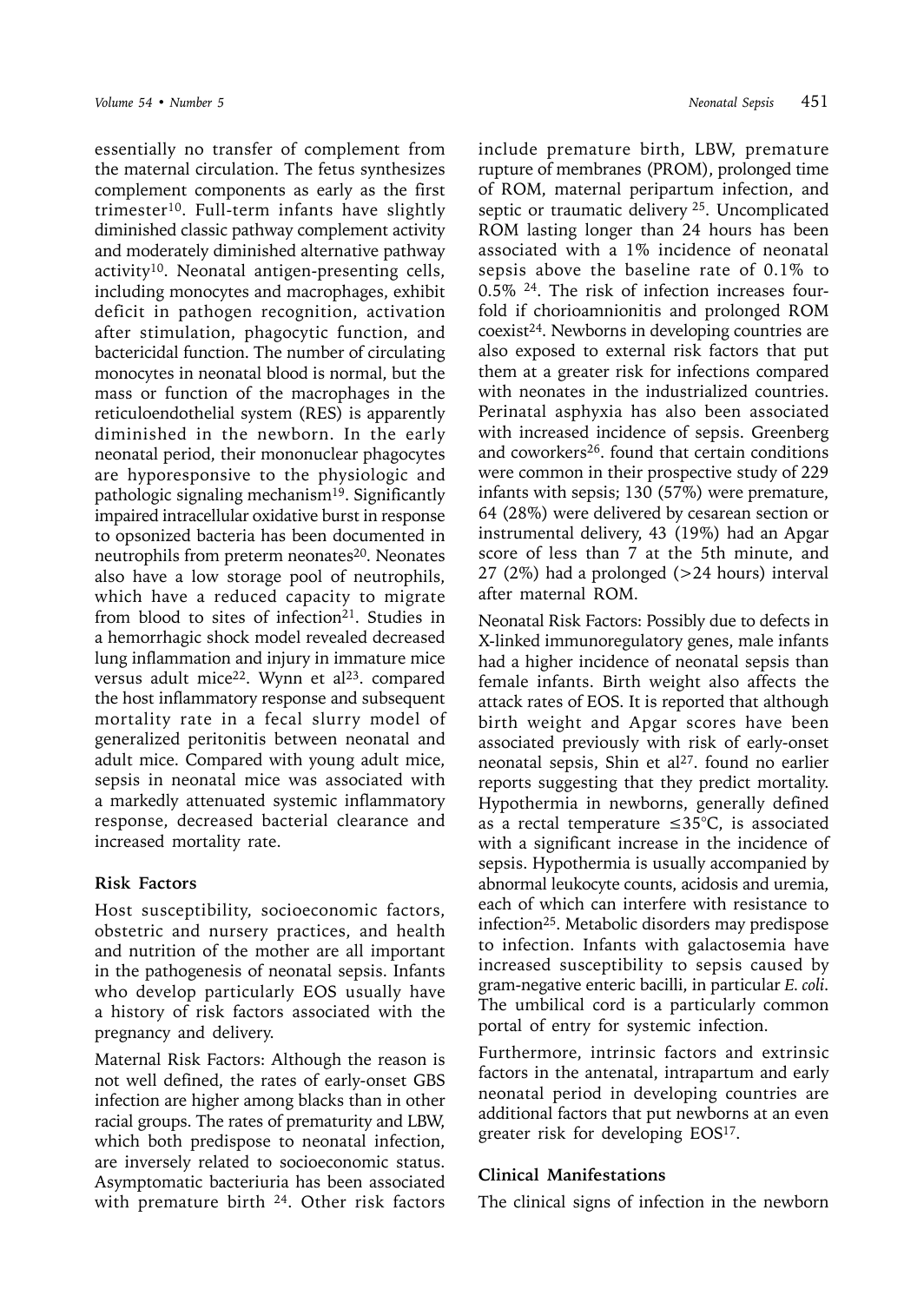infant vary from mild to severe. Variables affecting the manifestations include the duration of infection, virulence of the causative agent, and degree of maturity of host defense mechanisms. Signs and symptoms of neonatal sepsis are often nonspecific. The temperature may be elevated, depressed or normal. Fever in newborn infants may be due to elevated environmental temperature, dehydration or hematoma. A single temperature elevation is rarely associated with infection, but a sustained elevation is highly predictive. In premature infants with sepsis, subnormal temperatures and irregular fluctuations are observed as often as  $f$ ever<sup>10</sup>. Signs of fetal distress can be the earliest indication of infection in neonates with sepsis, beginning at or soon after delivery. Cyanosis and apnea occur frequently in premature infants but may be signs of sepsis. Fetal tachycardia in the second stage of labor was evaluated as a sign of infection by Schiano and colleagues 28. Neonatal tachycardia, bradycardia and hypotension are among the common signs of sepsis.

The earliest signs of sepsis often are subtle and nonspecific. Feeding pattern, level of activity, level of alertness, muscle tone, and peripheral perfusion are all affected. The nonspecific and subtle nature of the signs of sepsis in newborns is even more problematic in identifying sepsis in VLBW infants 29. Septic infants can present with neurologic findings such as seizures and full fontanel even in the absence of meningitis. Gastrointestinal disturbances, including regurgitation, vomiting, large gastric residuals in infants fed with tube, and abdominal distention, are common and significant early signs of sepsis25. A variety of skin lesions accompany bacteremia, including abscesses, sclerema, and petechia, etc. Complications of neonatal sepsis include metastatic foci of infection, disseminated intravascular coagulation (DIC), congestive heart failure, and shock.

## **Diagnosis**

The diagnosis of systemic infection in the newborn is difficult to establish on the basis of clinical findings alone. The newborn infant responds similarly to a variety of stresses, regardless of their nature or location. A high index of suspicion is required to identify and

evaluate at-risk infants. Rapid identification of the septic infant is important for effective treatment.

Ideally, the mother should be evaluated and appropriate specimens obtained if she is suspected of having an infection.

A definitive diagnosis of neonatal sepsis can be made only with a positive blood culture<sup>24</sup>. Blood, urine and cerebrospinal fluid (CSF) should be obtained from all infants suspected of having sepsis. Obtaining more than one blood culture can be helpful in distinguishing blood culture contaminants from true pathogens<sup>24</sup>. Bacterial growth is evident in most cultures of blood from neonates within 48 hours. The majority of sepsis cases were not confirmed by culture: among inborn patients, 14.6% of EOS was culture-confirmed. Among outborn patients, the confirmation rate was much lower, at only 6.2%27.

## **Other Laboratory Tests**

Peripheral Blood Count: Leukocytosis and leukopenia, defined as more than 20,000/mm3 and fewer than 5000/mm3, respectively, were believed to be reliable indicators of infection but are now known to be insensitive and nonspecific. An absolute neutrophil count outside the normal range, with a ratio of immature (I) to total (T) neutrophils, the I: T ratio, higher than the established norm for age, has been investigated as an early predictor of sepsis. The maximal I: T ratio in uninfected neonates is 0.16 in the first 24 hours of life, decreasing to 0.12 by 60 hours. An I: T ratio of more than 0.2 is considered to be significant in terms of infection. Metsvaht et al30. found that neither neutrophil count or I: T ratio, but rather the total white blood cells (WBC), with the cut-off values of  $\langle 8.25 \times 10^9 \rangle$ L-1 at 24 hours and  $\langle 3.5x10^9 \text{ L-1} \text{ or } >39.8 \rangle$ x109 L-1 at 72 hours of age, has the best discriminative power in the prediction of antibiotic treatment failure in neonates with high risk of EOS. Thrombocytopenia due to bone marrow suppression or DIC may be present. Results of the study of Metsvaht et al<sup>30</sup>. showed that thrombocytopenia  $\leq$ 94.5 x109 L-1 had excellent discriminative power in infants needing concomitant vasoactive support by 72 hours of age.

*Acute Phase Reactants:* C-reactive protein (CRP):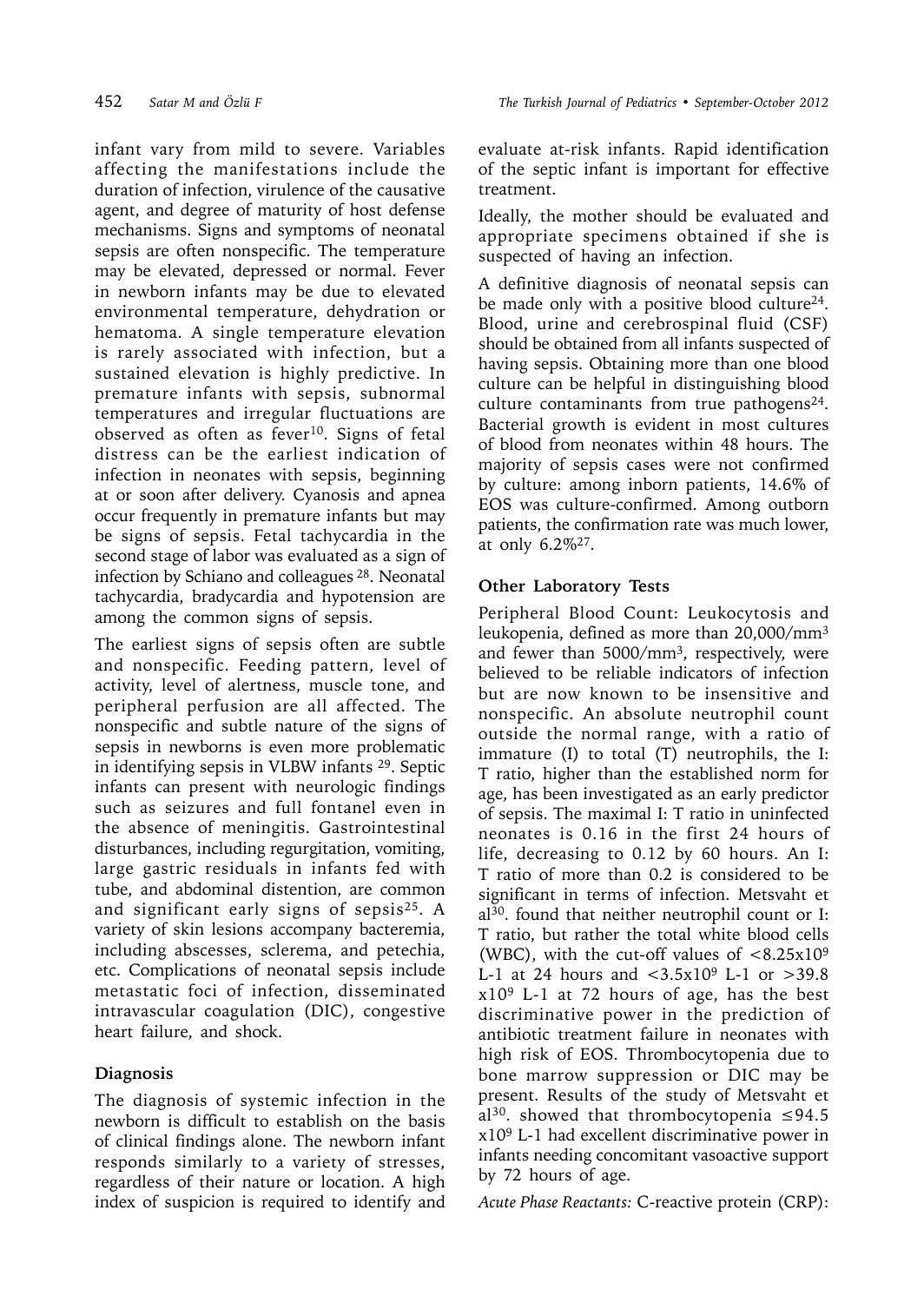CRP is a protein synthesized and secreted by the liver in response to inflammatory cytokines, particularly IL-6. Normal concentration of CRP in neonates is 1 mg/dl or lower. CRP level begins to increase 4-6 hours after an inflammatory trigger and peaks at 36-50 hours. Levels decrease rapidly with the resolution of inflammation. CRP is commonly used for bacterial sepsis detection in neonates, but it is not useful as an early phase infection marker and it lacks specificity  $31$ . Serial determination of CRP at 12-hour intervals after the onset of signs of sepsis increased the sensitivity of CRP in detecting sepsis 24. Non-infectious processes can also have an elevated CRP up to 10 times the normal concentration.

Procalcitonin (PCT): PCT is a precursor peptide of the hormone calcitonin. The physiological function of PCT is unknown. PCT has proven to be superior to CRP in children but its value in the first days of life is limited by a marked physiological increase after birth<sup>32</sup>. After injection of endotoxin, PCT concentrations rise within 6-8 hours and reach a plateau after approximately 12 hours. This is a faster response than that seen in CRP.

Erythrocyte Sedimentation Rate (ESR): A micro-ESR test has been developed for use in infants. Clinically, slightly elevated micro-ESR has been noted with superficial infections and with noninfectious processes.

CD64 is expressed at low concentration on the surface of non-activated neutrophils but can be markedly unregulated at the onset of infection. Expression of CD64 on neutrophils has been found to be a promising new marker for bacterial sepsis. Several studies reported its potential utility for diagnostic assessment of sepsis or infection in neonates<sup>33,34</sup>.

Increased lipopolysaccharide-binding protein (LBP) levels in bacterial sepsis have already been reported in neonates<sup>35,36</sup>. Groselj-Grenc et al.37 showed that both CD64 and LBP are good markers for bacterial sepsis in critically ill neonates and children with systemic inflammatory response syndrome (SIRS). They also reported that diagnostic accuracy of CD64 in their study was higher than the diagnostic accuracy of routine laboratory markers PCT and CRP in neonates at the time of suspected sepsis.

Cytokines: Recent evidence shows that neonates react to bacterial sepsis with an exaggerated inflammatory response, which may contribute to the high mortality observed in neonatal sepsis38. Cytokines are endogenous chemical mediators that play an important role in the inflammatory cascade. IL-1, IL-6, TNF, and platelet-activating factor (PAF) may be elevated in plasma and in CSF of older children and adults with sepsis. The detection of IL-6 in serum, especially in combination with an elevated CRP measurement, may be useful in the early diagnosis of neonatal infection. Hotoura et al<sup>39</sup>. demonstrated in their study an increase in CRP and in IL-1b, IL-6, and TNF- $\alpha$ in the group of neonates with sepsis to values higher than those in neonates with suspected infection or healthy control subjects with no signs of infection. Ng et al<sup>31</sup>. found that IL-6 levels decreased by 83% 48 hours after the introduction of treatment in VLBW neonates with sepsis. The levels of colony stimulating factor, IL-1 receptor antagonists, serum PCT, and IL-8 are all elevated in newborns with sepsis, but how these laboratory findings can best be utilized for the diagnosis of neonatal sepsis is yet to be defined<sup>41,42</sup>. In one study, IL-1 receptor antagonist and IL-6 levels were found to be elevated 2 days before a diagnosis of sepsis was made43.

Few clinical studies have reported on lymphocyte subsets in neonates with infection. Juretic et al44. showed that preterm neonates with sepsis had lower CD3+ and CD+4 than uninfected premature neonates. Godula-Stuglik et al<sup>45</sup>. showed that full-term neonates with sepsis during the first week of life have a significant increase in CD3+.

Upregulation of many surface activation markers on peripheral blood-derived T cells, monocytes and Natural Killer (NK) cells was shown to be a sensitive marker of neonatal infection<sup>46</sup>.

Excluding cultures, none of the previously mentioned tests, when used alone, is sensitive or specific enough to reliably diagnose or exclude neonatal sepsis.

## **Treatment**

If neonatal sepsis is suspected, treatment should be initiated as rapidly as possible after specimens for diagnostic studies have been obtained. The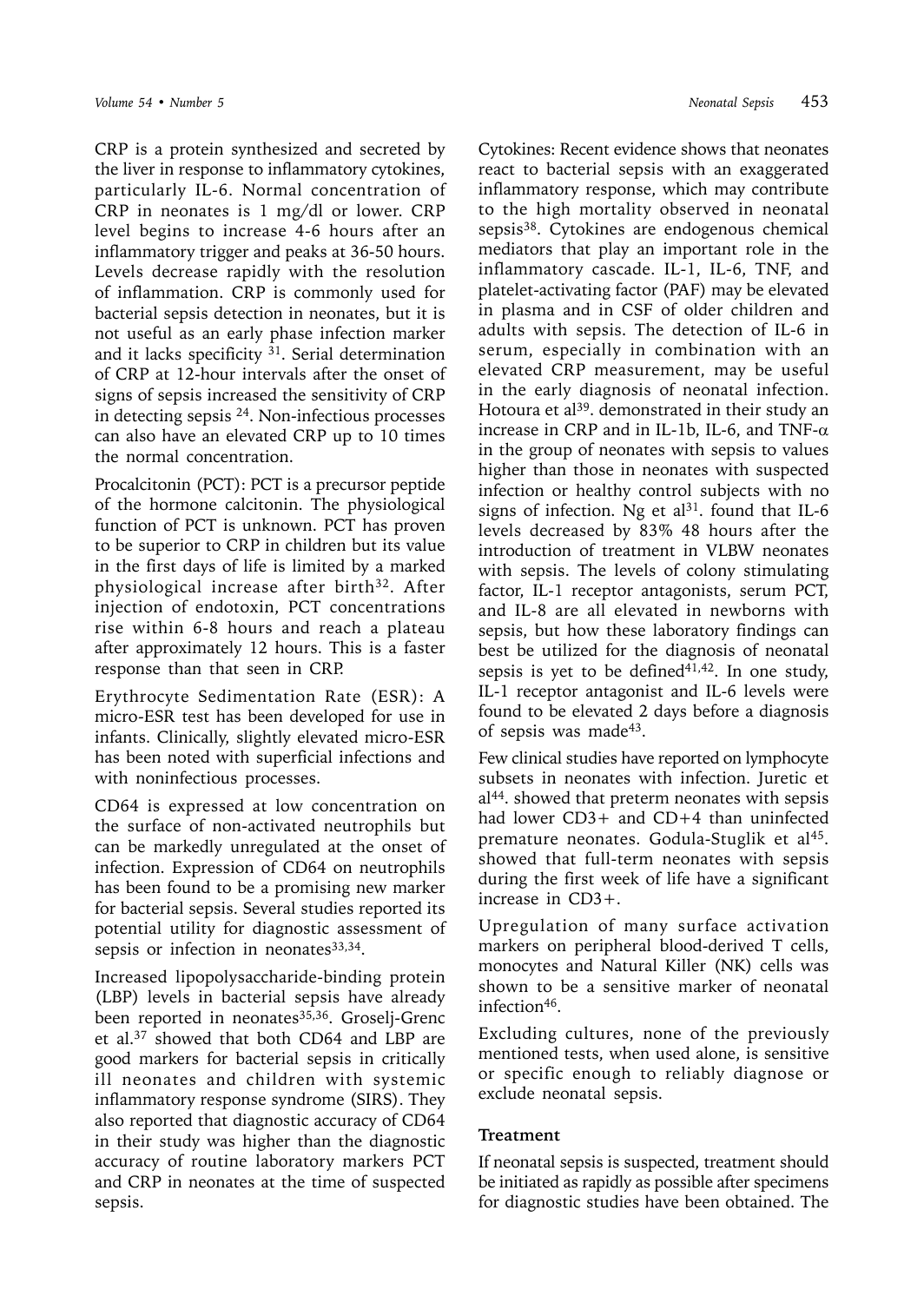choice of empirical treatment should be based on several factors: timing and setting of the disease, the microorganisms most frequently encountered, the susceptibility profiles for those organisms, site of the suspected infection, and the safety of the antibiotic. The initial empiric treatment of early-onset infections should consist of ampicillin and an aminoglycoside by intravenous or intramuscular route. Serum concentrations of aminoglycoside should be monitored in LBW premature infants because of erratic absorption and elimination of the drugs in these infants. After the pathogen is identified and its antimicrobial susceptibilities are known, the most appropriate drug or drugs should be selected. The dosage and frequency of administration of antimicrobial agents vary with the newborns' gestational age, postnatal age, birth weight, and status of hepatic and renal function.

Guidelines for determining the duration of therapy in the neonatal period often are lacking, because objective evidence of illness may be minimal. If the neonate appears to be well and there is reason to believe that infection was unlikely, treatment can be discontinued at 48 hours. However, if treatment for infection is deemed necessary, parenteral administration for 10 days is recommended<sup>25</sup>.

Resistance to antibiotics is increasing as the uncontrolled antibiotic use pervades in ICUs. It is reported that resistance to ampicillin was 100%, to cefotaxime 88% and to amikacin 23% in gram-negative organisms in a study from a center in Turkey16. Thus, antibiotic treatment has to be suitable for the specific care unit, the disease of the neonate and possible etiologic agent of the sepsis<sup>15</sup>.

Although appropriate antimicrobial therapy is crucial, supportive care is equally important. Ventilator support, intravenous hydration and parenteral nutrition with close monitoring of electrolytes and glucose should be considered.

Neonates with sepsis may present in or progress to septic shock, exemplified initially by cardiovascular dysfunction requiring fluid resuscitation or inotropic support. Hypotension refractory to fluid load and high-dose catecholamines is associated with a high mortality rate in critically ill neonates.

Dopamine is generally the first-line vasoactive

drug, with a starting dose of  $5-10 \mu g/kg$ min and dose escalation as needed. For neonates with shock, which is unresolved with volume resuscitation and dopamine, several possibilities exist for additional therapy, including glucocorticoids, other catecholamines, and inotropes/vasodilators. Epinephrine or norepinephrine infusions for refractory shock in neonates have been studied to a very limited extent. Dobutamine also has chronotropic actions, and severe tachycardia may lead to decreased cardiac output that may be corrected by decreasing the dose. Milrinone, a phosphodiesterase inhibitor and inodilator, has not been studied in neonatal septic shock but has been used in pediatric patients with septic shock<sup>47,48</sup>.

In hypotensive term and preterm infants, hydrocortisone is increasingly being used to treat refractory hypotension with rapid increase in blood pressure and diuresis. Cortisol production in the neonate is significantly increased early in septic shock. However, very preterm neonates can have relative adrenal insufficiency that may contribute to hemodynamic instability and hypotension. In many clinical practices, hydrocortisone is the third-line agent in treatment of neonatal shock after volume resuscitation and dopamine. In addition to its cytokine-suppressing effects, hydrocortisone has been shown to increase the sensitivity of the cardiovascular system to endogenous or exogenous catecholamines, resulting in improvements in myocardial contractility, stroke volume, effective circulating blood volume, systemic vascular resistance, and urine output $49$ .

Vasopressin has been used as a rescue therapy in neonates with catecholamine-refractory shock $50,51$ .

Deficiency of Ig G, which binds to cell surface receptors, provides opsonic activity, activates fixation of complement, promotes antibodydependent cytotoxicity, improves neutrophil phagocytosis, and can improve neutropenia by enhancing the release of stored neutrophils, enhancing tendency to infections. There have been a number of studies evaluating intravenous immunoglobulin (IVIG) for treatment of infected neonates. A Cochrane systematic review of the prophylactic use of non-specific IVIG in 19 randomized controlled trials (RCTs)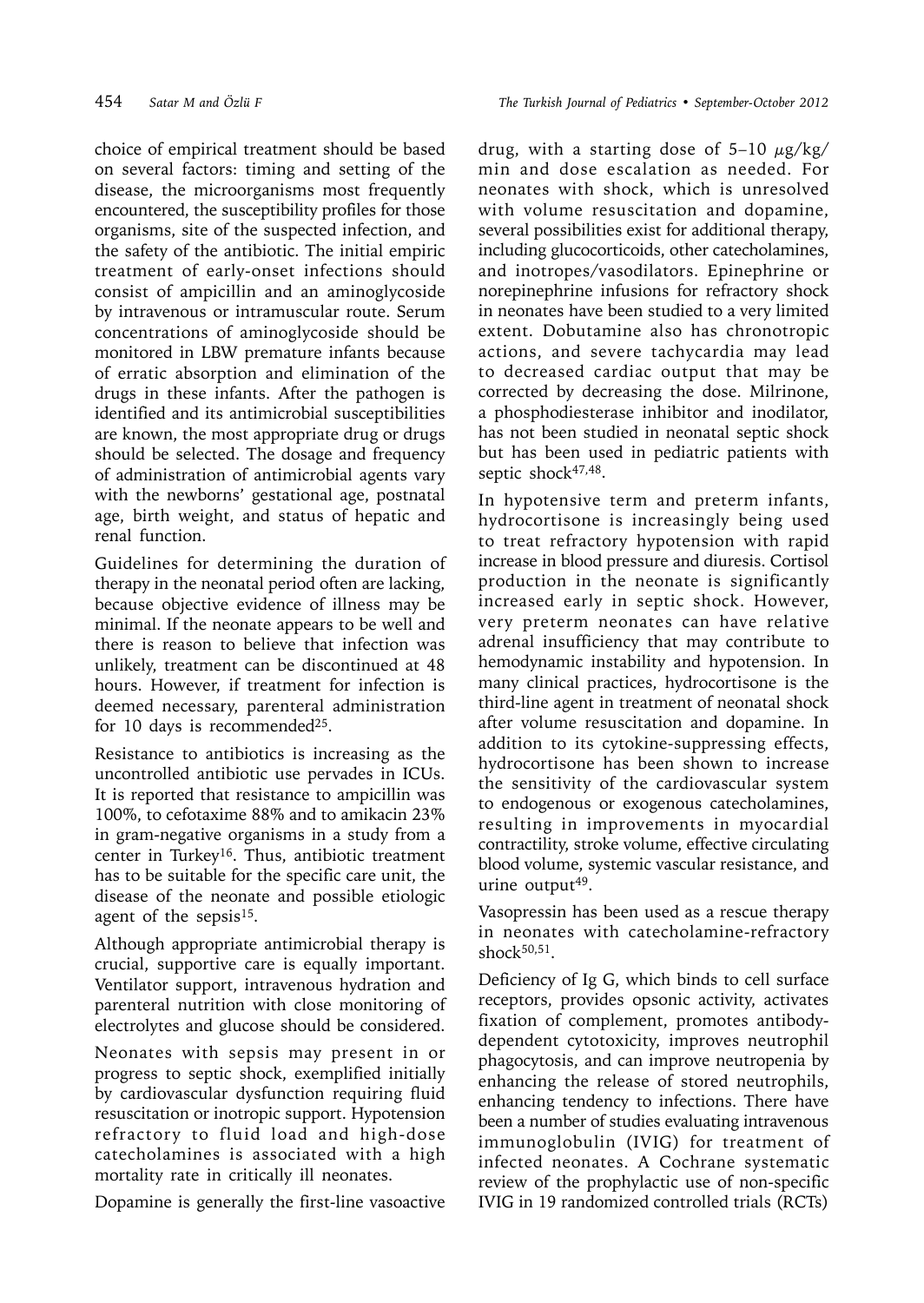with preterm or LBW infants has demonstrated that IVIG administration resulted in a 3% reduction in sepsis and a 4% reduction in any serious infection, one or more episodes, but is not associated with reductions in other important outcomes: sepsis, necrotizing enterocolitis, intraventricular hemorrhage, or length of hospital stay. Most importantly, IVIG administration does not have any significant effect on mortality from any cause or from infections52. Further studies are needed before routine IVIG use in infections.

Pentoxifylline inhibits production of TNF, preserves microvascular blood flow, prevents circulatory failure and intestinal vasoconstriction, and improves survival<sup>53</sup>. Among 107 with positive blood cultures, pentoxifylline was associated with an 86% reduction in risk of mortality<sup>54</sup>.

White cell transfusions may also be a clinical approach but there are potential risks from transmission of infection or from graft-versushost disease, and the technology is not widely available 55. Exchange transfusion with fresh whole adult blood appeared effective in septic infants, but may also transmit infection<sup>56</sup>. In another RCT, in 776 infants of less than 32 weeks' gestation, there was no evidence that prophylactic fresh frozen plasma reduced risk of mortality from all causes or of disability in survivors at two years<sup>57</sup>.

Newborn sepsis is still a major cause of child mortality across the world. Although developed countries have made remarkable progress in reducing newborn sepsis, in developing countries, there are a number of low-cost proven interventions and promising approaches that have the potential to significantly reduce the burden of neonatal sepsis worldwide.

#### **REFERENCES**

- 1. Vergnano S, Sharland M, Kazembe P, Mwansambo C, Heath PT. Neonatal sepsis: an international perspective. Arch Dis Child Fetal Neonatal Ed 2005; 90: 220-224.
- 2. Thaver D, Zaidi AK. Burden of neonatal infections in developing countries: a review of evidence from community-based studies. Pediatr Infect Dis J 2009; 28(Suppl): S3-9.
- 3. [No authors listed]. Neonatal morbidity and mortality: report of the National Neonatal-Perinatal Database. Indian Pediatr 1997; 34: 1039-1042.
- 4. Ali Z. Neonatal bacterial septicaemia at the Mount Hope Women's Hospital, Trinidad. Ann Trop Paediatr

2004; 24: 41-44.

- 5. Chacko B, Sohi I. Early onset neonatal sepsis. Indian J Pediatr 2005; 72: 23-26.
- 6. Wattal C, Oberoi JK. Neonatal sepsis. Indian J Pediatr 2011; 78: 473-474.
- 7. Turkish Neonatal Society; Nosocomial Infections Study Group. Nosocomial infections in neonatal units in Turkey: epidemiology, problems, unit policies and opinions of healthcare workers. Turk J Pediatr 2010; 52: 50-57.
- 8. Stoll BJ, Hansen NI, Higgins RD, et al. National Institute of Child Health and Human Development. Very low birth weight preterm infants with early onset neonatal sepsis: the predominance of gram-negative infections continues in the National Institute of Child Health and Human Development Neonatal Research Network, 2002-2003. Pediatr Infect Dis J 2005; 24: 635-639.
- 9. Kermorvant-Duchemin E, Laborie S, Rabilloud M, Lapillonne A, Claris O. Outcome and prognostic factors in neonates with septic shock. Pediatr Crit Care Med 2008; 9: 186–191.
- 10. Wynn J, Cornell TT, Wong HR, Shanley TP, Wheeler DS. The host response to sepsis and developmental impact. Pediatrics 2010; 125: 1031-1041.
- 11. Stoll BJ, Hansen NI, Sánchez PJ, et al. Eunice Kennedy Shriver National Institute of Child Health and Human Development Neonatal Research Network. Early onset neonatal sepsis: the burden of group B Streptococcal and E. coli disease continues. Pediatrics 2011; 127: 817-826.
- 12. Hall SL, Hall RT, Barnes WG, et al. Relationship of maternal to neonatal colonization with coagulasenegative staphylococci. Am J Perinatol 1990; 7: 384-388.
- 13. Hyde TB, Hilger TM, Reingold A, Farley MM, O'Brien KL, Schuchat A. Active Bacterial Core surveillance (ABCs) of the Emerging Infections Program Network Trends in incidence and antimicrobial resistance of early-onset sepsis: population-based surveillance in San Francisco and Atlanta. Pediatrics 2002; 110: 690-695.
- 14. Zaidi AK, Thaver D, Ali SA, Khan TA. Pathogens associated with sepsis in newborns and young infants in developing countries. Pediatr Infect Dis J 2009; 28(Suppl): S10-18.
- 15. Yapicioglu H, Satar M, Ozcan K, et al. A 6-year prospective surveillance of healthcare-associated infections in a neonatal intensive care unit from southern part of Turkey. J Paediatr Child Health 2010; 46: 337-342.
- 16. Baş AY, Demirel N, Zenciroglu A, Göl N, Tanir G. Nosocomial blood stream infections in a neonatal intensive care unit in Ankara, Turkey. Turk J Pediatr 2010; 52: 464-470.
- 17. Wynn JL, Levy O. Role of innate host defenses in susceptibility to early-onset neonatal sepsis. Clin Perinatol 2010; 37: 307-337.
- 18. Bauer K, Zemlin M, Hummel M, et al. Diversification of Ig heavy chain genes in human preterm neonates prematurely exposed to environmental antigens. J Immunol 2002; 169: 1349-1356.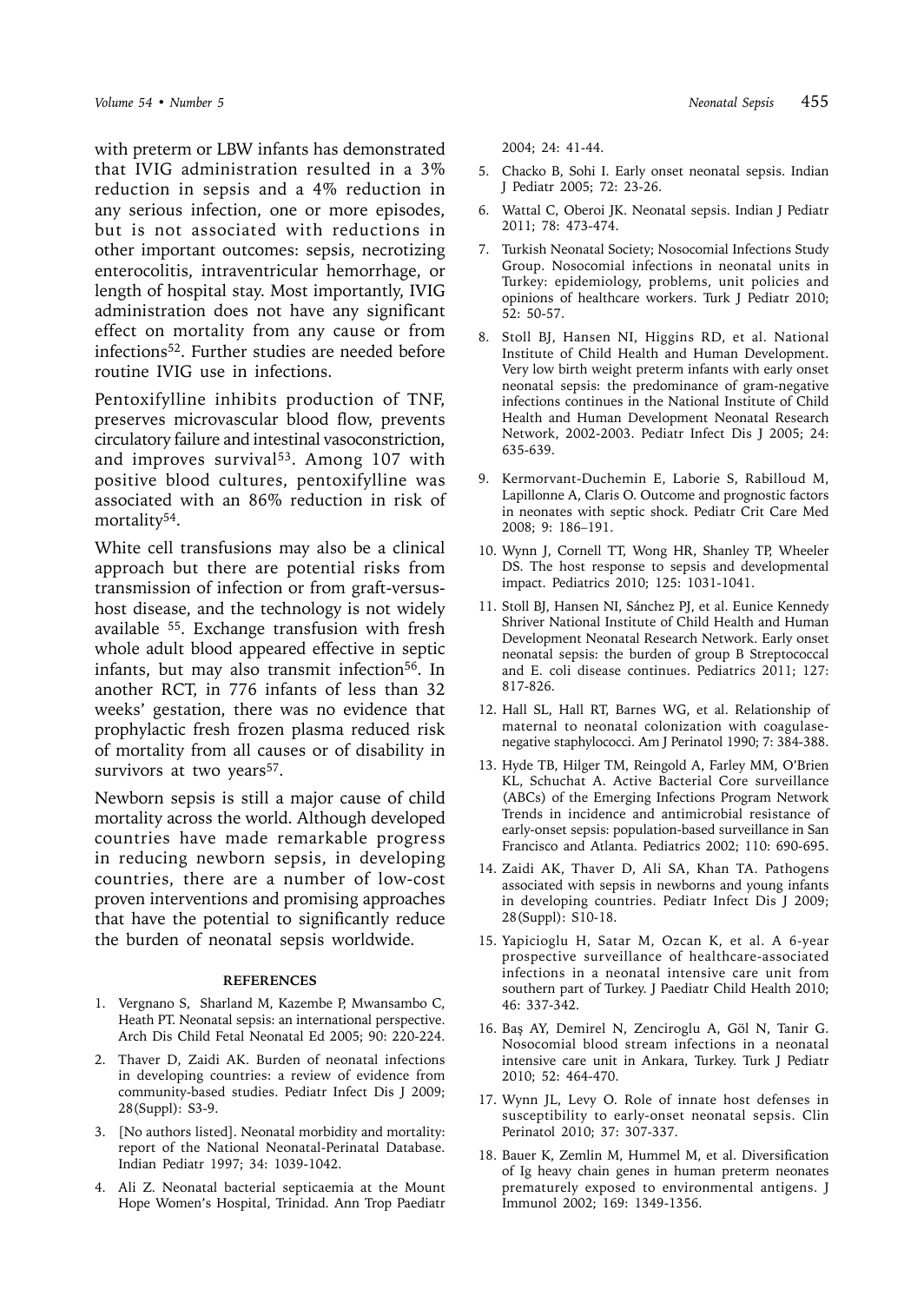- 
- 19. Maródi L. Innate cellular immune responses in newborns. Clin Immunol 2006; 118: 137-144.
- 20. Kenzel S, Henneke P. The innate immune system and its relevance to neonatal sepsis. Curr Opin Infect Dis 2006; 19: 264-270.
- 21. Ganatra HA, Stoll BJ, Zaidi AK. International perspective on early-onset neonatal sepsis. Clin Perinatol 2010; 37: 501-523.
- 22. Zingarelli B, Hake PW, O'Connor M, et al. Lung injury after hemorrhage is age dependent: role of peroxisome proliferator-activated receptor gamma. Crit Care Med 2009; 37: 1978-1987.
- 23. Wynn JL, Scumpia PO, Delano MJ, et al. Increased mortality and altered immunity in neonatal sepsis produced by generalized peritonitis. Shock 2007; 28: 675-683.
- 24. Salem SY, Sheiner E, Zmora E, Vardi H, Shoham-Vardi I, Mazor M. Risk factors for early neonatal sepsis. Arch Gynecol Obstet 2006; 274: 198-202.
- 25. Nizet V, Klein JO. Bacterial sepsis and meningitis. In: Remington JS, Klein JO, Wilson CB, Nizet V, Maldonada YA (eds). Infectious Diseases of the Fetus and Newborn Infant (7th ed). Philadelphia: Elsevier; 2011: 222-275.
- 26. Greenberg D, Shinwell ES, Yagupsk P, et al. A prospective study of neonatal sepsis and meningitis in Southern Israel. Pediatr Infect Dis J 1997; 16: 197.
- 27. Shin YJ, Ki M, Foxman B. Epidemiology of neonatal sepsis in South Korea. Pediatr Int 2009; 51: 225-232.
- 28. Schiano MA, Hauth JC, Gilstrap LC 3rd. Second-stage fetal tachycardia and neonatal infection. Am J Obstet Gynecol 1984; 148: 779-781.
- 29. Fanaroff AA, Korones SB, Wright LL, et al. Incidence, presenting features, risk factors and significance of late onset septicemia in very low birth weight infants. The National Institute of Child Health and Human Development Neonatal Research Network. Pediatr Infect Dis J 1998; 17: 593-598.
- 30. Metsvaht T, Pisarev H, Ilmoja ML, et al. Clinical parameters predicting failure of empirical antibacterial therapy in early onset neonatal sepsis, identified by classification and regression tree analysis. BMC Pediatr 2009; 9: 72.
- 31. Ng PC, Lam HS. Diagnostic markers for neonatal sepsis. Curr Opin Pediatr 2006; 18: 125-131.
- 32. Turner D, Hammerman C, Rudensky B, Schlesinger Y, Goia C, Schimmel MS. Procalcitonin in preterm infants during the first few days of life: introducing an age related nomogram. Arch Dis Child Fetal Neonatal Ed 2006; 91: 283-286.
- 33. Ng PC, Li G, Chui KM, et al. Neutrophil CD64 is a sensitive diagnostic marker for early-onset neonatal infection. Pediatr Res 2004; 56: 796-803.
- 34. Layseca-Espinosa E, Pérez-González LF, Torres-Montes A, et al. Expression of CD64 as a potential marker of neonatal sepsis. Pediatr Allergy Immunol 2002; 13: 319-327.
- 35. Pavcnik-Arnol M, Hojker S, Derganc M. Lipopolysaccharide-binding protein in critically ill

456 *Satar M and Özlü F The Turkish Journal of Pediatrics • September-October 2012*

neonates and children with suspected infection: comparison with procalcitonin, interleukin-6, and C-reactive protein. Intensive Care Med 2004; 30: 1454-1460.

- 36. Behrendt D, Dembinski J, Heep A, Bartmann P. Lipopolysaccharide binding protein in preterm infants. Arch Dis Child Fetal Neonatal Ed 2004; 89: 551-554.
- 37. Groselj-Grenc M, Ihan A, Pavcnik-Arnol M, Kopitar AN, Gmeiner-Stopar T, Derganc M. Neutrophil and monocyte CD64 indexes, lipopolysaccharide-binding protein, procalcitonin and C-reactive protein in sepsis of critically ill neonates and children. Intensive Care Med 2009; 35: 1950-1958.
- 38. Schultz C, Temming P, Bucsky P, Göpel W, Strunk T, Härtel C. Immature anti-inflammatory response in neonates. Clin Exp Immunol 2004; 135: 130-136.
- 39. Hotoura E, Giapros V, Kostoula A, Spirou P, Andronikou S. Tracking changes of lymphocyte subsets and preinflammatory mediators in full-term neonates with suspected or documented infection. Scand J Immunol 2011; 73: 250-255.
- 40. Døllner H, Vatten L, Austgulen R. Early diagnostic markers for neonatal sepsis: comparing C-reactive protein, interleukin-6, soluble tumour necrosis factor receptors and soluble adhesion molecules. J Clin Epidemiol 2001; 54: 1251-1257.
- 41. Chirico G, Loda C. Laboratory aid to the diagnosis and therapy of infection in the neonate. Pediatr Rep 2011; 3: e1.
- 42. Benitz WE. Adjunct laboratory tests in the diagnosis of early-onset neonatal sepsis. Clin Perinatol 2010; 37: 421-438.
- 43. Santana Reyes C, García-Muñoz F, Reyes D, González G, Dominguez C, Domenech E. Role of cytokines (interleukin-1beta, 6, 8, tumour necrosis factor-alpha, and soluble receptor of interleukin-2) and C-reactive protein in the diagnosis of neonatal sepsis. Acta Paediatr 2003; 92: 221-227.
- 44. Juretić E, Juretić A, Uzarević B, Petrovecki M. Alterations in lymphocyte phenotype of infected preterm newborns. Biol Neonate 2001; 80: 223-227.
- 45. Godula-Stuglik U, Mazur B, Mikusz G, Torbus T, Tomanek L. Lymphocyte subpopulations in full-term septic neonates. Pediatr Int 1999; 41: 500-505.
- 46. Hodge G, Hodge S, Han P, Haslam R. Multiple leucocyte activation markers to detect neonatal infection. Clin Exp Immunol 2004; 135: 125-129.
- 47. Barton P, Garcia J, Kouatli A, et al. Hemodynamic effects of i.v. milrinone lactate in pediatric patients with septic shock. A prospective, double-blinded, randomized, placebo-controlled, interventional study. Chest 1996; 109: 1302–1312.
- 48. Paradisis M, Evans N, Kluckow M, Osborn D. Randomized trial of milrinone versus placebo for prevention of low systemic blood flow in very preterm infants. J Pediatr 2009; 154: 189–195.
- 49. Seri I, Noori S. Diagnosis and treatment of neonatal hypotension outside the transitional period. Early Hum Dev 2005; 81: 405–411.
- 50. Meyer S, Gottschling S, Gortner L. Arginine–vasopressin